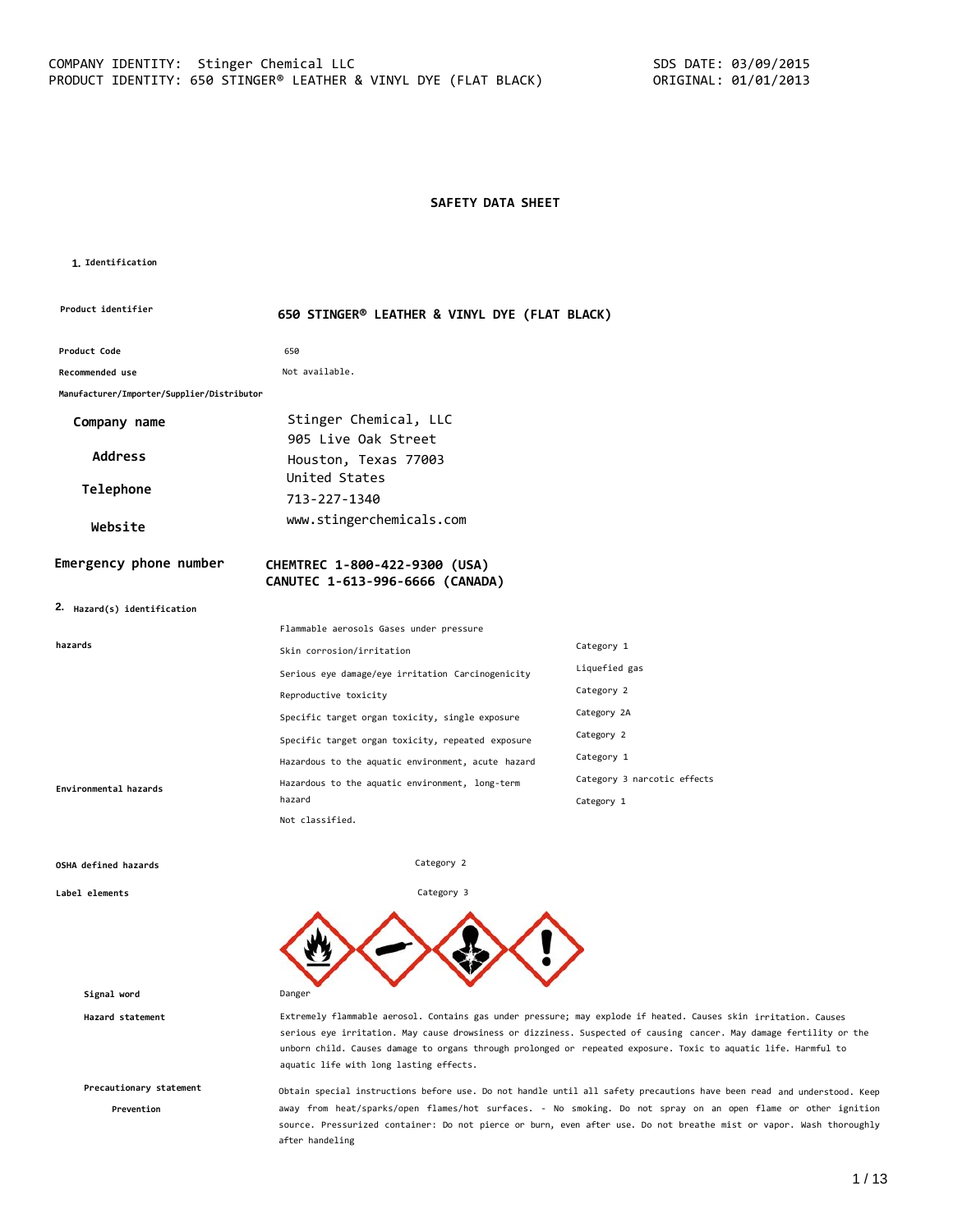# COMPANY IDENTITY: Stinger Chemical LLC **SDS DATE: 03/09/2015 PRODUCT IDENTITY: 650 STINGER® LEATHER & VINYL DYE (FLAT BLACK) ORIGINAL: 01/01/2013**

| If on skin: Wash with plenty of water. If inhaled: Remove person to fresh air and keep comfortable for breathing. If<br>in eyes: Rinse cautiously with water for several minutes. Remove contact lenses, if present and easy to do. Continue<br>rinsing. If exposed or concerned: Get medical advice/attention. Call a poison center/doctor if you feel unwell. If<br>skin irritation occurs: Get medical advice/attention. If eye irritation persists: Get medical advice/attention. Take<br>off contaminated clothing and wash before reuse. |
|------------------------------------------------------------------------------------------------------------------------------------------------------------------------------------------------------------------------------------------------------------------------------------------------------------------------------------------------------------------------------------------------------------------------------------------------------------------------------------------------------------------------------------------------|
| Store in a well-ventilated place. Keep container tightly closed. Store locked up. Protect from sunlight. Store in<br>a well-ventilated place. Protect from sunlight. Do not expose to temperatures exceeding 50°C/122°F.                                                                                                                                                                                                                                                                                                                       |
| Dispose of contents/container in accordance with local/regional/national/international regulations.                                                                                                                                                                                                                                                                                                                                                                                                                                            |
| None known.                                                                                                                                                                                                                                                                                                                                                                                                                                                                                                                                    |
| 43.59% of the mixture consists of component(s) of unknown acute hazards to the aquatic environment. 43.59% of the<br>mixture consists of component(s) of unknown long-term hazards to the aquatic environment.                                                                                                                                                                                                                                                                                                                                 |
|                                                                                                                                                                                                                                                                                                                                                                                                                                                                                                                                                |

# **3. Composition/information on ingredients**

#### **Mixtures**

| Chemical name                             | Common name and synonyms | CAS number       | $\%$                 |
|-------------------------------------------|--------------------------|------------------|----------------------|
| <b>ACETONE</b><br>$N-$                    |                          | $67 - 64 - 1$    | 40 to <50            |
| <b>BUTANE</b>                             |                          | $106 - 97 - 8$   | $10$ to $< 20$       |
| PROPANE                                   |                          | 74-98-6          | 10 to <20            |
| <b>TOLUENE</b>                            |                          | $108 - 88 - 3$   | 10 to <20            |
| METHYL ETHYL KETONE                       |                          | $78 - 93 - 3$    | 1 to < 5             |
| PROPYLENE GLYCOL METHYL ETHER ACETATE     |                          | $108 - 65 - 6$   | $1$ to $\leq 5$      |
| TITANIUM DIOXIDE XYLENE                   |                          | $13463 - 67 - 7$ | 1 to <5              |
| 1-METHYL-2-PYRROLIDONE<br>BUTYL<br>BENZYL |                          | 1330-20-7        | 1 to < 5             |
| PHTHALATE ETHYLBENZENE                    |                          | 872-50-4         | $0.1$ to $\langle 1$ |
|                                           |                          | $85 - 68 - 7$    | $0.1$ to $\langle 1$ |
|                                           |                          | 100-41-4         | $0.1$ to $\langle 1$ |
| Other components below reportable levels  |                          |                  | $5$ to $< 10$        |

\*Designates that a specific chemical identity and/or percentage of composition has been withheld as a trade secret.

## **4. First-aid measures**

| Inhalation                                                                               | Remove victim to fresh air and keep at rest in a position comfortable for breathing. Call a POISON CENTER or<br>doctor/physician if you feel unwell.                                                                                                                                                            |
|------------------------------------------------------------------------------------------|-----------------------------------------------------------------------------------------------------------------------------------------------------------------------------------------------------------------------------------------------------------------------------------------------------------------|
| Skin contact                                                                             | No adverse effects due to skin contact are expected. Remove contaminated clothing. Wash with plenty of soap and<br>water. If skin irritation occurs: Get medical advice/attention. Wash contaminated clothing before reuse.                                                                                     |
| Eye contact                                                                              | Immediately flush eyes with plenty of water for at least 15 minutes. Remove contact lenses, if present and easy to<br>do. Continue rinsing. Get medical attention if irritation develops and persists. No specific first aid measures<br>noted.                                                                 |
| Ingestion                                                                                | Not likely, due to the form of the product. In the unlikely event of swallowing contact a physician or poison control<br>center. Rinse mouth.                                                                                                                                                                   |
| Most important symptoms/effects, acute<br>and delayed<br>Indication of immediate medical | May cause drowsiness and dizziness. Headache. Nausea, vomiting. Severe eye irritation. Symptoms may include stinging,<br>tearing, redness, swelling, and blurred vision. Skin irritation. May cause redness and pain. Prolonged exposure may<br>cause chronic effects.                                          |
| attention and special treatment needed                                                   | Provide general supportive measures and treat symptomatically. Keep victim under observation. Symptoms may be delayed.                                                                                                                                                                                          |
| General information                                                                      | IF exposed or concerned: Get medical advice/attention. If you feel unwell, seek medical advice (show the label where<br>possible). Ensure that medical personnel are aware of the material(s) involved, and take precautions to protect<br>themselves. Show this safety data sheet to the doctor in attendance. |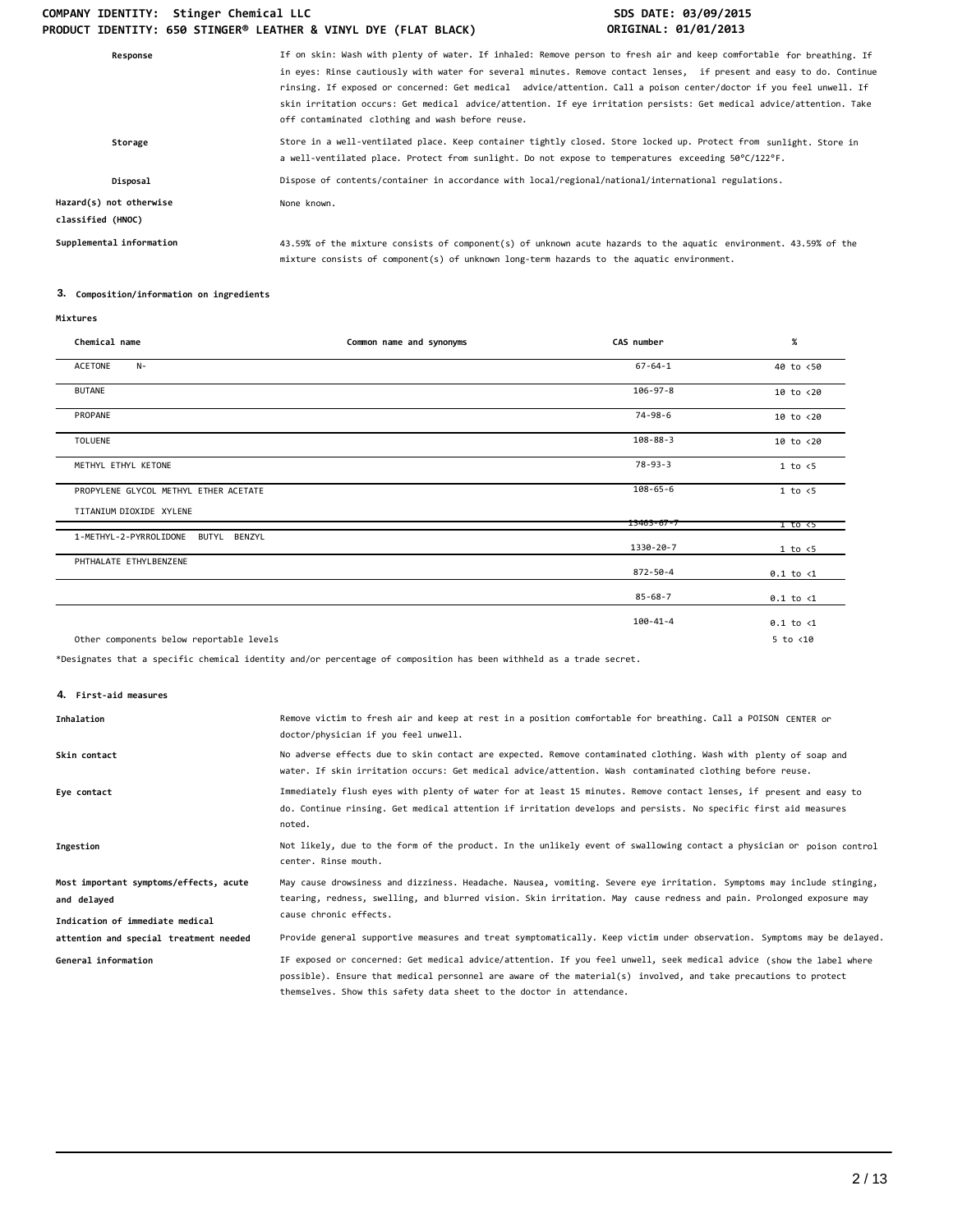# **COMPANY IDENTITY: Stinger Chemical LLC SDS DATE: 03/09/2015 PRODUCT IDENTITY: 650 STINGER® LEATHER & VINYL DYE (FLAT BLACK) ORIGINAL: 01/01/2013**

|                                                                        | THODOCT IDENTIFIT. OSO STINGER EERTHER & VINTE DTE (TERT DERCK)<br>0.11011761.0170172012                                                                                                                                                                                                                                                                                                                                                                                                                                                                                                                                                                                                                                                                                                                                                                                                                                                                                                                                                                                                |
|------------------------------------------------------------------------|-----------------------------------------------------------------------------------------------------------------------------------------------------------------------------------------------------------------------------------------------------------------------------------------------------------------------------------------------------------------------------------------------------------------------------------------------------------------------------------------------------------------------------------------------------------------------------------------------------------------------------------------------------------------------------------------------------------------------------------------------------------------------------------------------------------------------------------------------------------------------------------------------------------------------------------------------------------------------------------------------------------------------------------------------------------------------------------------|
| 5. Fire-fighting measures                                              |                                                                                                                                                                                                                                                                                                                                                                                                                                                                                                                                                                                                                                                                                                                                                                                                                                                                                                                                                                                                                                                                                         |
| Suitable extinguishing media                                           | Alcohol resistant foam. Water fog. Dry chemical powder. Carbon dioxide (CO2).                                                                                                                                                                                                                                                                                                                                                                                                                                                                                                                                                                                                                                                                                                                                                                                                                                                                                                                                                                                                           |
| Unsuitable extinguishing media                                         | Do not use water jet as an extinguisher, as this will spread the fire.                                                                                                                                                                                                                                                                                                                                                                                                                                                                                                                                                                                                                                                                                                                                                                                                                                                                                                                                                                                                                  |
| Specific hazards arising from the<br>chemical                          | Contents under pressure. Pressurized container may explode when exposed to heat or flame. During fire, gases hazardous<br>to health may be formed.                                                                                                                                                                                                                                                                                                                                                                                                                                                                                                                                                                                                                                                                                                                                                                                                                                                                                                                                      |
| Special protective equipment and<br>precautions for firefighters       | Firefighters must use standard protective equipment including flame retardant coat, helmet with face shield, gloves,<br>rubber boots, and in enclosed spaces, SCBA.                                                                                                                                                                                                                                                                                                                                                                                                                                                                                                                                                                                                                                                                                                                                                                                                                                                                                                                     |
| Fire fighting<br>equipment/instructions                                | In case of fire: Stop leak if safe to do so. Do not move cargo or vehicle if cargo has been exposed to heat. Move<br>containers from fire area if you can do so without risk. Containers should be cooled with water to prevent vapor<br>pressure build up. For massive fire in cargo area, use unmanned hose holder or monitor nozzles, if possible. If not,<br>withdraw and let fire burn out.                                                                                                                                                                                                                                                                                                                                                                                                                                                                                                                                                                                                                                                                                        |
| Specific methods                                                       | Use standard firefighting procedures and consider the hazards of other involved materials. Move containers from fire<br>area if you can do so without risk. In the event of fire and/or explosion do not breathe fumes.                                                                                                                                                                                                                                                                                                                                                                                                                                                                                                                                                                                                                                                                                                                                                                                                                                                                 |
| General fire hazards                                                   | Extremely flammable aerosol. Contents under pressure. Pressurized container may explode when exposed to heat or flame.                                                                                                                                                                                                                                                                                                                                                                                                                                                                                                                                                                                                                                                                                                                                                                                                                                                                                                                                                                  |
| 6. Accidental release measures                                         |                                                                                                                                                                                                                                                                                                                                                                                                                                                                                                                                                                                                                                                                                                                                                                                                                                                                                                                                                                                                                                                                                         |
| Personal precautions, protective<br>equipment and emergency procedures | Keep unnecessary personnel away. Keep people away from and upwind of spill/leak. Keep out of low areas. Many gases are<br>heavier than air and will spread along ground and collect in low or confined areas (sewers, basements, tanks). Wear<br>appropriate protective equipment and clothing during clean-up. Do not breathe mist or vapor. Emergency personnel need<br>self-contained breathing equipment. Do not touch damaged containers or spilled material unless wearing appropriate<br>protective clothing. Ventilate closed spaces before entering them. Local authorities should be advised if significant<br>spillages cannot be contained. For personal protection, see section 8 of the SDS.                                                                                                                                                                                                                                                                                                                                                                              |
| Methods and materials for containment<br>and cleaning up               | Refer to attached safety data sheets and/or instructions for use. Eliminate all ignition sources (no smoking, flares,<br>sparks, or flames in immediate area). Keep combustibles (wood, paper, oil, etc.) away from spilled material. Stop leak<br>if you can do so without risk. Move the cylinder to a safe and open area if the leak is irreparable. Isolate area until<br>gas has dispersed. Cover with plastic sheet to prevent spreading. Absorb in vermiculite, dry sand or earth and place<br>into containers. Prevent product from entering drains. Following product recovery, flush area with water.                                                                                                                                                                                                                                                                                                                                                                                                                                                                         |
|                                                                        | Small Spills: Wipe up with absorbent material (e.g. cloth, fleece). Clean surface thoroughly to remove residual<br>contamination. For waste disposal, see section 13 of the SDS.                                                                                                                                                                                                                                                                                                                                                                                                                                                                                                                                                                                                                                                                                                                                                                                                                                                                                                        |
| Environmental precautions                                              | Avoid release to the environment. Prevent further leakage or spillage if safe to do so. Avoid discharge into<br>drains, water courses or onto the ground. Inform appropriate managerial or supervisory personnel of all<br>environmental releases.                                                                                                                                                                                                                                                                                                                                                                                                                                                                                                                                                                                                                                                                                                                                                                                                                                      |
| 7. Handling and storage                                                |                                                                                                                                                                                                                                                                                                                                                                                                                                                                                                                                                                                                                                                                                                                                                                                                                                                                                                                                                                                                                                                                                         |
| Precautions for safe handling                                          | Obtain special instructions before use. Do not handle until all safety precautions have been read and understood.<br>Pressurized container: Do not pierce or burn, even after use. Do not use if spray button is missing or defective. Do<br>not spray on a naked flame or any other incandescent material. Do not smoke while using or until sprayed surface is<br>thoroughly dry. Do not cut, weld, solder, drill, grind, or expose containers to heat, flame, sparks, or other sources<br>of ignition. All equipment used when handling the product must be grounded. Do not re-use empty containers. Do not<br>breathe mist or vapor. Avoid contact with eyes, skin, and clothing. Avoid prolonged exposure. When using, do not eat,<br>drink or smoke. Pregnant or breastfeeding women must not handle this product. Should be handled in closed systems, if<br>possible. Use only in well-ventilated areas. Wear appropriate personal protective equipment. Wash hands thoroughly after<br>handling. Avoid release to the environment. Observe good industrial hygiene practices. |
| Conditions for safe storage, including<br>any incompatibilities        | Level 3 Aerosol.                                                                                                                                                                                                                                                                                                                                                                                                                                                                                                                                                                                                                                                                                                                                                                                                                                                                                                                                                                                                                                                                        |
|                                                                        | Store locked up. Pressurized container. Protect from sunlight and do not expose to temperatures exceeding 50°C/122 °F.<br>Do not puncture, incinerate or crush. Do not handle or store near an open flame, heat or other sources of ignition.<br>This material can accumulate static charge which may cause spark and become an ignition source. Secure cylinders in an<br>upright position at all times, close all valves when not in use. Store in a well-ventilated place. Store away from<br>incompatible materials (see Section 10 of the SDS).                                                                                                                                                                                                                                                                                                                                                                                                                                                                                                                                    |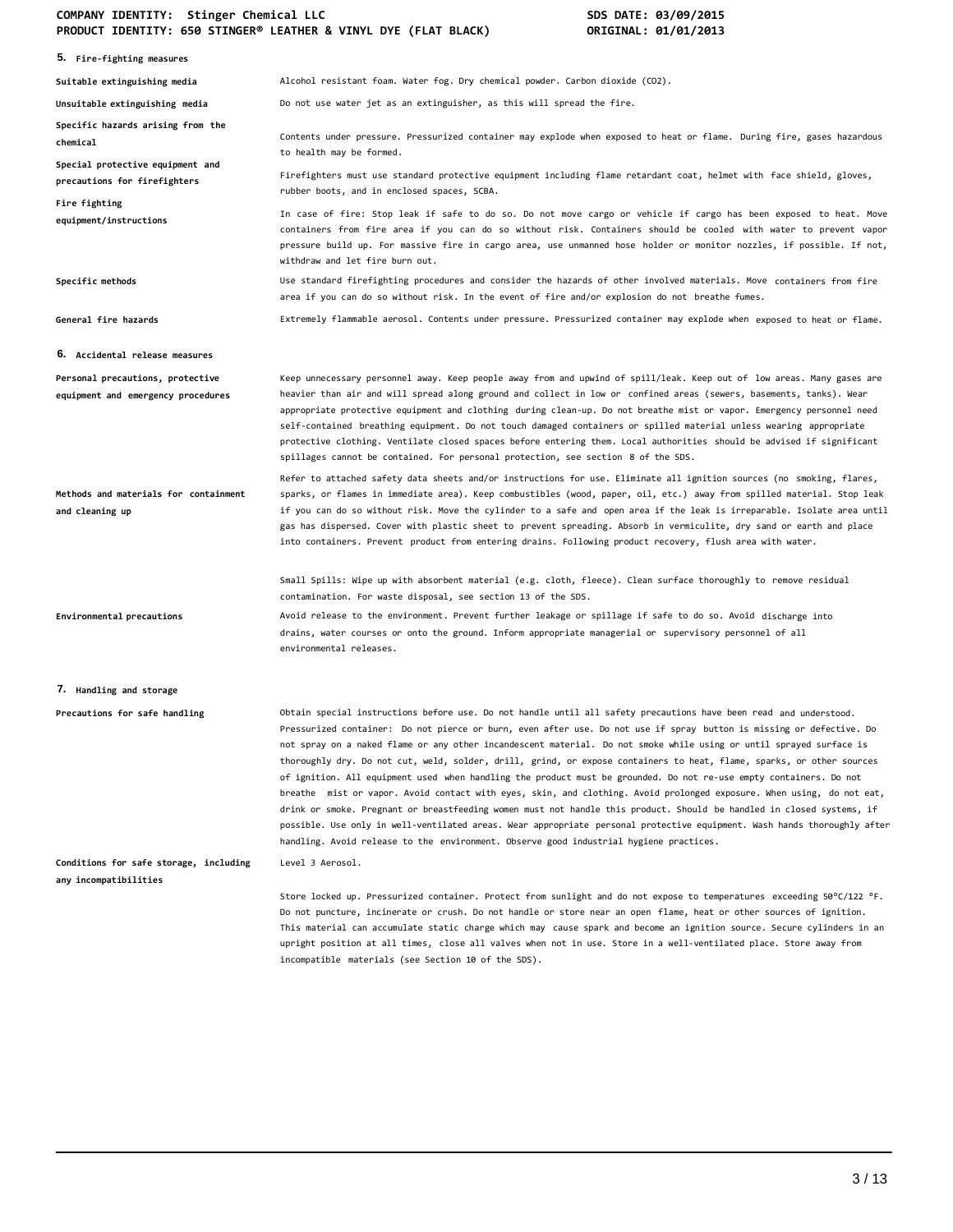## **8. Exposure controls/personal protection**

## **Occupational exposure limits**

**US. OSHA Table Z-1 Limits for Air Contaminants (29 CFR 1910.1000)**

| Lomponents                                             | ıype        | varue      | rorm        |
|--------------------------------------------------------|-------------|------------|-------------|
| ACETONE (CAS 67-64-1)                                  | PEL         | 2400 mg/m3 |             |
|                                                        |             |            |             |
|                                                        |             | 1000 ppm   |             |
| ETHYLBENZENE (CAS 100-41-4)                            | PEL         | 435 mg/m3  |             |
|                                                        |             | 100 ppm    |             |
|                                                        |             |            |             |
| METHYL ETHYL KETONE (CAS 78-93-                        | PEL         | 590 mg/m3  |             |
| 3)                                                     |             | 200 ppm    |             |
| PROPANE (CAS 74-98-6)                                  | PEL         | 1800 mg/m3 |             |
|                                                        |             |            |             |
|                                                        |             | 1000 ppm   |             |
| TITANIUM DIOXIDE (CAS 13463-67-                        | PEL         | 15 $mg/m3$ | Total dust. |
| 7)                                                     | PEL         |            |             |
| XYLENE (CAS 1330-20-7)                                 |             | 435 mg/m3  |             |
|                                                        |             | 100 ppm    |             |
| US. OSHA Table Z-2 (29 CFR 1910.1000)                  |             |            |             |
| Components                                             | Type        | Value      |             |
| TOLUENE (CAS 108-88-3)                                 | Ceiling     | 300 ppm    |             |
|                                                        | TWA         | 200 ppm    |             |
| US. ACGIH Threshold Limit Values                       |             |            |             |
| Components                                             | Type        | Value      |             |
|                                                        |             |            |             |
| ACETONE (CAS 67-64-1)                                  | <b>STEL</b> | 750 ppm    |             |
|                                                        | TWA         | 500 ppm    |             |
| ETHYLBENZENE (CAS 100-41-4)                            | TWA         | 20 ppm     |             |
|                                                        |             |            |             |
| METHYL ETHYL KETONE (CAS 78-93-                        | STEL        | 300 ppm    |             |
| 3)                                                     |             |            |             |
|                                                        | TWA         | 200 ppm    |             |
| N-BUTANE (CAS 106-97-8)                                | STEL        | 1000 ppm   |             |
| TITANIUM DIOXIDE (CAS 13463-67-                        | TWA         | 10 mg/m3   |             |
| 7)                                                     |             |            |             |
| TOLUENE (CAS 108-88-3)                                 | TWA         | 20 ppm     |             |
| XYLENE (CAS 1330-20-7)                                 | STEL        | 150 ppm    |             |
|                                                        | TWA         | 100 ppm    |             |
| US. NIOSH: Pocket Guide to Chemical Hazards Components | Type        |            |             |
|                                                        |             | Value      |             |
|                                                        |             |            |             |
| ACETONE (CAS 67-64-1)                                  | twa         | 590 mg/m3  |             |
|                                                        |             | 250 ppm    |             |
| ETHYLBENZENE (CAS 100-41-4)                            | STEL        | 545 mg/m3  |             |
|                                                        |             |            |             |
|                                                        |             | 125 ppm    |             |
|                                                        | TWA         | 435 mg/m3  |             |
| METHYL ETHYL KETONE (CAS 78-93-3)                      |             | 100 ppm    |             |
|                                                        | STEL        | 885 mg/m3  |             |
|                                                        |             |            |             |
| N-BUTANE (CAS 106-97-8)                                |             | 300 ppm    |             |
|                                                        | TWA         | 590 mg/m3  |             |
| PROPANE (CAS 74-98-6)                                  |             | 200 ppm    |             |
|                                                        | TWA         | 1900 mg/m3 |             |
| TOLUENE (CAS 108-88-3)                                 |             | 800 ppm    |             |
|                                                        | TWA         | 1800 mg/m3 |             |
|                                                        |             | 1000 ppm   |             |
|                                                        | STEL        | 560 mg/m3  |             |
|                                                        |             | 150 ppm    |             |
|                                                        |             |            |             |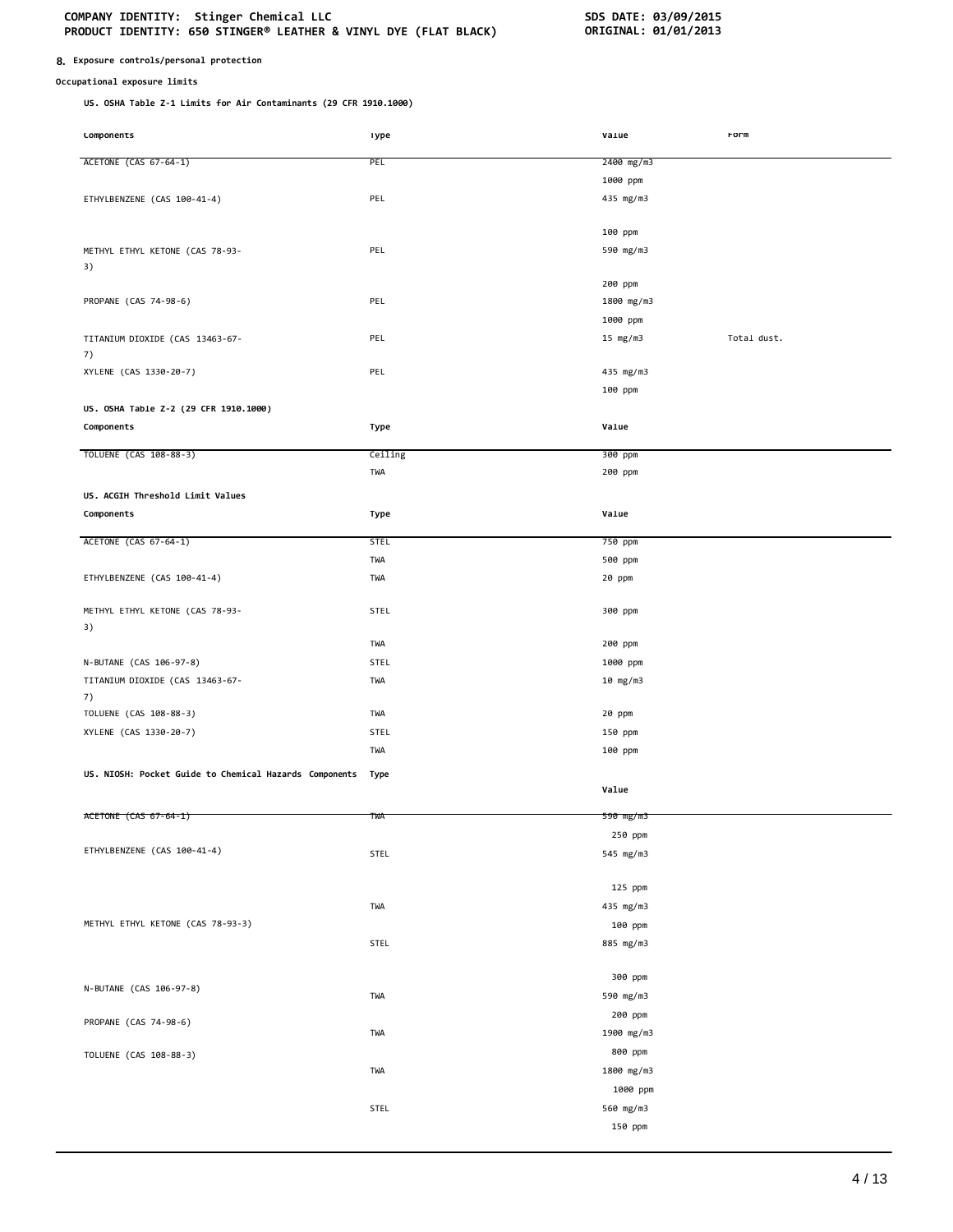| US. NIOSH: Pocket Guide to Chemical Hazards Components Type                    |                                                                                                                                                                                                                                                                                                                                                                                                                                                                                                  |                                                                                                       |                                                                        | Value              |                                                                                                                                                                                                                                                   |
|--------------------------------------------------------------------------------|--------------------------------------------------------------------------------------------------------------------------------------------------------------------------------------------------------------------------------------------------------------------------------------------------------------------------------------------------------------------------------------------------------------------------------------------------------------------------------------------------|-------------------------------------------------------------------------------------------------------|------------------------------------------------------------------------|--------------------|---------------------------------------------------------------------------------------------------------------------------------------------------------------------------------------------------------------------------------------------------|
|                                                                                |                                                                                                                                                                                                                                                                                                                                                                                                                                                                                                  |                                                                                                       |                                                                        |                    |                                                                                                                                                                                                                                                   |
| US. Workplace Environmental Exposure Level (WEEL) Guides Components<br>Type    |                                                                                                                                                                                                                                                                                                                                                                                                                                                                                                  |                                                                                                       |                                                                        | <del>100 ppr</del> |                                                                                                                                                                                                                                                   |
|                                                                                |                                                                                                                                                                                                                                                                                                                                                                                                                                                                                                  |                                                                                                       |                                                                        | Value              |                                                                                                                                                                                                                                                   |
| 1-METHYL-2-PYRROLIDO NE (CAS 872-<br>$50-4)$                                   | TWA                                                                                                                                                                                                                                                                                                                                                                                                                                                                                              |                                                                                                       |                                                                        | 40 mg/m3           |                                                                                                                                                                                                                                                   |
|                                                                                |                                                                                                                                                                                                                                                                                                                                                                                                                                                                                                  |                                                                                                       |                                                                        | 10 ppm             |                                                                                                                                                                                                                                                   |
| PROPYLENE GLYCOL METHYL ETHER<br>ACETATE (CAS 108-65-6)                        | TWA                                                                                                                                                                                                                                                                                                                                                                                                                                                                                              |                                                                                                       |                                                                        | 50 ppm             |                                                                                                                                                                                                                                                   |
| Biological limit values                                                        |                                                                                                                                                                                                                                                                                                                                                                                                                                                                                                  |                                                                                                       |                                                                        |                    |                                                                                                                                                                                                                                                   |
| ACGIH Biological Exposure Indices                                              |                                                                                                                                                                                                                                                                                                                                                                                                                                                                                                  |                                                                                                       |                                                                        |                    |                                                                                                                                                                                                                                                   |
| Components                                                                     | Value                                                                                                                                                                                                                                                                                                                                                                                                                                                                                            | Determinant                                                                                           | Specimen                                                               | Sampling Time      |                                                                                                                                                                                                                                                   |
| 1-METHYL-2-PYRROLIDO 100 mg/l<br>NE (CAS 872-50-4)                             |                                                                                                                                                                                                                                                                                                                                                                                                                                                                                                  | 5-Hydroxy-N-m<br>ethyl-2-pyrrolid<br>one                                                              | Urine                                                                  |                    |                                                                                                                                                                                                                                                   |
| ACETONE (CAS 67-64-1)                                                          | 50 $mg/1$                                                                                                                                                                                                                                                                                                                                                                                                                                                                                        | Acetone                                                                                               | Urine                                                                  |                    |                                                                                                                                                                                                                                                   |
| ETHYLBENZENE (CAS 100-41-4)                                                    | 0.15 g/g                                                                                                                                                                                                                                                                                                                                                                                                                                                                                         | Sum of<br>mandelic acid and<br>phenylglyoxylic<br>acid                                                | Creatinine in<br>urine                                                 |                    |                                                                                                                                                                                                                                                   |
| METHYL ETHYL KETONE (CAS 78-93-                                                | $2 \text{ mg}/1$                                                                                                                                                                                                                                                                                                                                                                                                                                                                                 | MEK                                                                                                   | Urine                                                                  |                    |                                                                                                                                                                                                                                                   |
| 3)                                                                             |                                                                                                                                                                                                                                                                                                                                                                                                                                                                                                  |                                                                                                       |                                                                        |                    |                                                                                                                                                                                                                                                   |
| TOLUENE (CAS 108-88-3)                                                         | 0.3 mg/g                                                                                                                                                                                                                                                                                                                                                                                                                                                                                         | o-Cresol, with<br>hydrolysis                                                                          | Creatinine in<br>urine                                                 |                    |                                                                                                                                                                                                                                                   |
|                                                                                | 0.03 mg/l                                                                                                                                                                                                                                                                                                                                                                                                                                                                                        | Toluene                                                                                               | Urine                                                                  |                    |                                                                                                                                                                                                                                                   |
|                                                                                | $0.02$ mg/l                                                                                                                                                                                                                                                                                                                                                                                                                                                                                      | Toluene                                                                                               | Blood                                                                  |                    |                                                                                                                                                                                                                                                   |
| XYLENE (CAS 1330-20-7)                                                         | 1.5 g/g                                                                                                                                                                                                                                                                                                                                                                                                                                                                                          | Methylhippuric<br>acids                                                                               | Creatinine in<br>urine                                                 |                    |                                                                                                                                                                                                                                                   |
| * - For sampling details, please see the source document.                      |                                                                                                                                                                                                                                                                                                                                                                                                                                                                                                  |                                                                                                       |                                                                        |                    |                                                                                                                                                                                                                                                   |
| Exposure guidelines                                                            |                                                                                                                                                                                                                                                                                                                                                                                                                                                                                                  |                                                                                                       |                                                                        |                    |                                                                                                                                                                                                                                                   |
| US - California OELs: Skin designation                                         |                                                                                                                                                                                                                                                                                                                                                                                                                                                                                                  |                                                                                                       |                                                                        |                    |                                                                                                                                                                                                                                                   |
| PROPYLENE GLYCOL METHYL ETHER ACETATE (CAS 108-65-6)<br>TOLUENE (CAS 108-88-3) |                                                                                                                                                                                                                                                                                                                                                                                                                                                                                                  |                                                                                                       | Can be absorbed through the skin.<br>Can be absorbed through the skin. |                    |                                                                                                                                                                                                                                                   |
| US - Minnesota Haz Subs: Skin designation applies                              |                                                                                                                                                                                                                                                                                                                                                                                                                                                                                                  |                                                                                                       |                                                                        |                    |                                                                                                                                                                                                                                                   |
| TOLUENE (CAS 108-88-3)                                                         |                                                                                                                                                                                                                                                                                                                                                                                                                                                                                                  |                                                                                                       | Skin designation applies.                                              |                    |                                                                                                                                                                                                                                                   |
| US WEEL Guides: Skin designation                                               |                                                                                                                                                                                                                                                                                                                                                                                                                                                                                                  |                                                                                                       |                                                                        |                    |                                                                                                                                                                                                                                                   |
| 1-METHYL-2-PYRROLIDONE (CAS 872-50-4)                                          |                                                                                                                                                                                                                                                                                                                                                                                                                                                                                                  |                                                                                                       | Can be absorbed through the skin.                                      |                    |                                                                                                                                                                                                                                                   |
| Appropriate engineering controls                                               | Good general ventilation (typically 10 air changes per hour) should be used. Ventilation rates should be matched to<br>conditions. If applicable, use process enclosures, local exhaust ventilation, or other engineering controls to<br>maintain airborne levels below recommended exposure limits. If exposure limits have not been established, maintain<br>airborne levels to an acceptable level. Eye wash facilities and emergency shower must be available when handling this<br>product. |                                                                                                       |                                                                        |                    |                                                                                                                                                                                                                                                   |
| Individual protection measures, such as personal protective equipment          |                                                                                                                                                                                                                                                                                                                                                                                                                                                                                                  | Eye/face protection                                                                                   | Wear                                                                   |                    |                                                                                                                                                                                                                                                   |
| safety glasses with side shields (or goggles).                                 |                                                                                                                                                                                                                                                                                                                                                                                                                                                                                                  |                                                                                                       |                                                                        |                    |                                                                                                                                                                                                                                                   |
| Skin protection                                                                |                                                                                                                                                                                                                                                                                                                                                                                                                                                                                                  |                                                                                                       |                                                                        |                    |                                                                                                                                                                                                                                                   |
| Hand protection                                                                |                                                                                                                                                                                                                                                                                                                                                                                                                                                                                                  | Wear appropriate chemical resistant gloves. Suitable gloves can be recommended by the glove supplier. |                                                                        |                    |                                                                                                                                                                                                                                                   |
| Other                                                                          | Wear appropriate chemical resistant clothing.                                                                                                                                                                                                                                                                                                                                                                                                                                                    |                                                                                                       |                                                                        |                    |                                                                                                                                                                                                                                                   |
| Respiratory protection                                                         | respirator.                                                                                                                                                                                                                                                                                                                                                                                                                                                                                      |                                                                                                       |                                                                        |                    | If permissible levels are exceeded use NIOSH mechanical filter / organic vapor cartridge or an air-supplied                                                                                                                                       |
| Thermal hazards                                                                |                                                                                                                                                                                                                                                                                                                                                                                                                                                                                                  | Wear appropriate thermal protective clothing, when necessary.                                         |                                                                        |                    |                                                                                                                                                                                                                                                   |
| General hygiene<br>considerations                                              |                                                                                                                                                                                                                                                                                                                                                                                                                                                                                                  |                                                                                                       |                                                                        |                    | When using do not smoke. Always observe good personal hygiene measures, such as washing after handling the material and<br>before eating, drinking, and/or smoking. Routinely wash work clothing and protective equipment to remove contaminants. |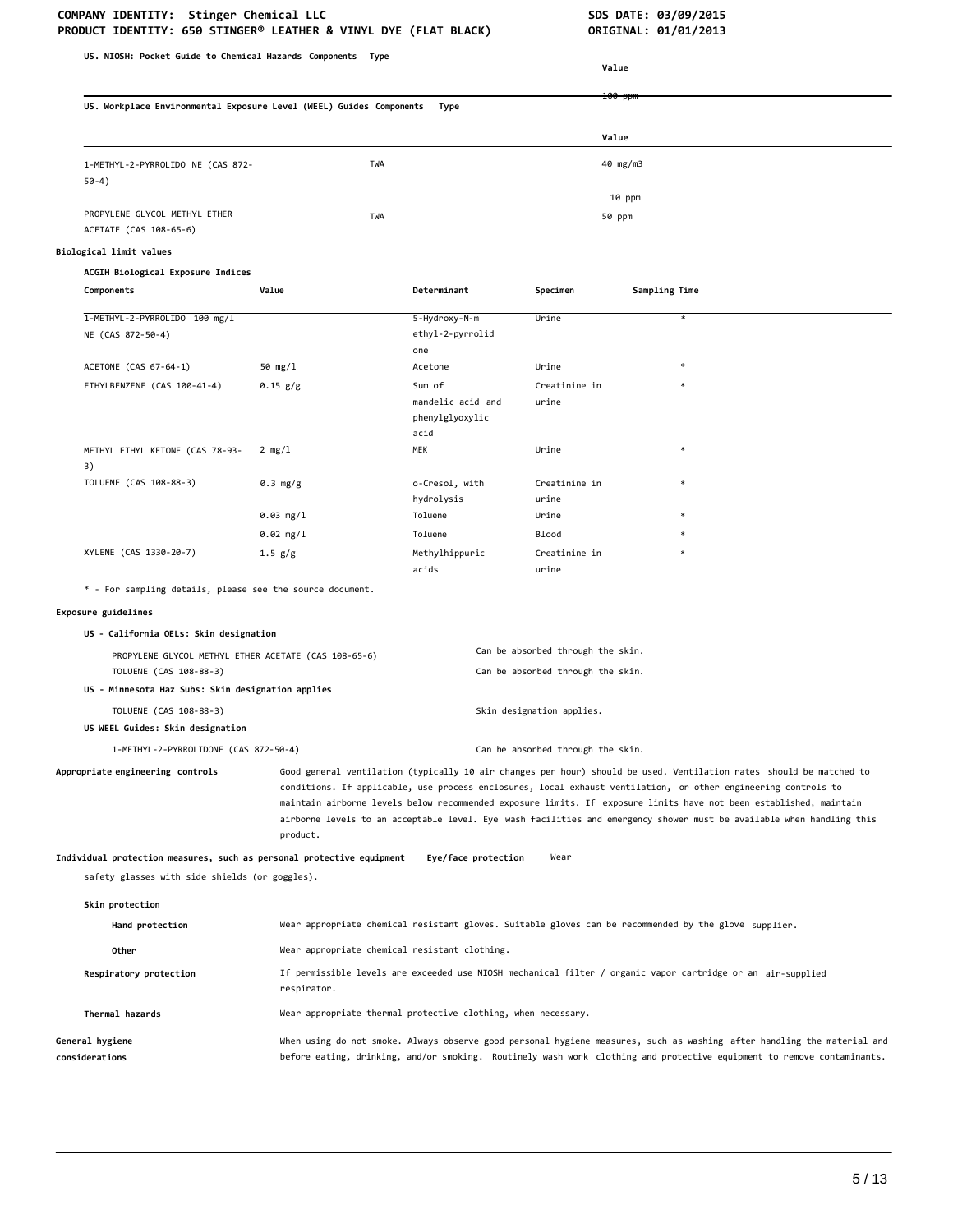# **COMPANY IDENTITY: Stinger Chemical LLC SDS DATE: 03/09/2015**

| SDS DATE: 03/09/2015 |
|----------------------|
| ORIGINAL: 01/01/2013 |

| 9. Physical and chemical properties          | PRODUCT IDENTITY: 650 STINGER® LEATHER & VINYL DYE (FLAT BLACK)<br>ORIGINAL: 01/01/2013                            |
|----------------------------------------------|--------------------------------------------------------------------------------------------------------------------|
| Appearance                                   |                                                                                                                    |
| Physical state                               | Liquid.                                                                                                            |
| Form                                         | Aerosol. Liquefied gas.                                                                                            |
| Color                                        | Not available.                                                                                                     |
| <b>Odor</b>                                  | Not available.                                                                                                     |
| Odor threshold                               | Not available.                                                                                                     |
| рH                                           | Not available.                                                                                                     |
| Melting point/freezing point                 | $-305.68$ °F ( $-187.6$ °C) estimated                                                                              |
| Initial boiling point and boiling range      | -43.78 °F (-42.1 °C) estimated                                                                                     |
| Flash point                                  | $-156.0$ °F ( $-104.4$ °C) estimated                                                                               |
| Evaporation rate                             | Not available.                                                                                                     |
| Flammability (solid, gas)                    | Not applicable.                                                                                                    |
| Upper/lower flammability or explosive limits |                                                                                                                    |
| Flammability limit - lower<br>$(\%)$         | 1.3 % estimated                                                                                                    |
| Flammability limit - upper (%)               | 12.8 % estimated                                                                                                   |
| Explosive limit - lower (%)                  | Not available.                                                                                                     |
| Explosive limit - upper (%)                  | Not available.                                                                                                     |
| Vapor pressure                               | 2304.83 hPa estimated                                                                                              |
| Vapor density                                | Not available.                                                                                                     |
| Relative density                             | Not available.                                                                                                     |
| Solubility(ies)                              |                                                                                                                    |
| Solubility (water)                           | Not available.                                                                                                     |
| Partition coefficient (n-<br>octanol/water)  | Not available.                                                                                                     |
| Auto-ignition temperature                    | 550 °F (287.78 °C) estimated                                                                                       |
| Decomposition temperature                    | Not available.                                                                                                     |
| Viscosity                                    | Not available.                                                                                                     |
| Other information                            |                                                                                                                    |
| Density                                      | $6.09$ lbs/gal                                                                                                     |
| Flammability class                           | Flammable IA estimated                                                                                             |
| Heat of combustion (NFPA 30B)                | 30 kJ/g estimated                                                                                                  |
| Percent volatile                             | 90.41                                                                                                              |
| Specific gravity                             | 0.73                                                                                                               |
| VOC                                          | 348.119352 g/l Material<br>2.9051968 lbs/gal Material<br>4.8035687 lbs/gal Regulatory<br>575.594474 g/l Regulatory |
| 10.<br>Stability and reactivity              |                                                                                                                    |
| Reactivity                                   | The product is stable and non-reactive under normal conditions of use, storage and tran:                           |

| Reactivity                       | The product is stable and non-reactive under normal conditions of use, storage and transport. |
|----------------------------------|-----------------------------------------------------------------------------------------------|
| Chemical stability               | Material is stable under normal conditions.                                                   |
| Possibility of hazardous         | Hazardous polymerization does not occur.                                                      |
| reactions                        |                                                                                               |
| Conditions to avoid              | Heat. Avoid temperatures exceeding the flash point. Contact with incompatible materials.      |
| Incompatible materials           | Strong acids. Acids. Strong oxidizing agents. Nitrates. Halogens. Fluorine. Chlorine.         |
| Hazardous decomposition products | No hazardous decomposition products are known.                                                |
|                                  |                                                                                               |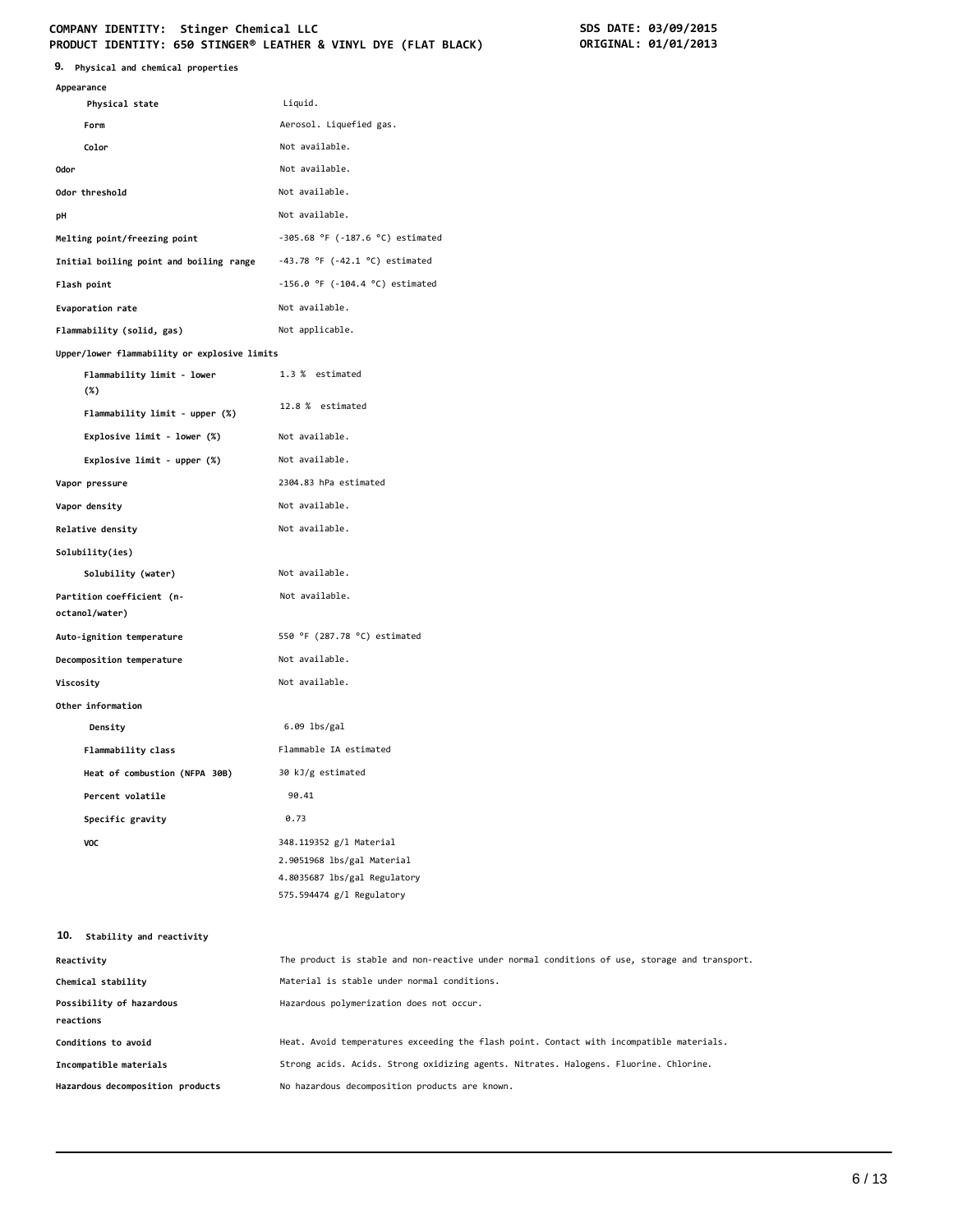#### **COMPANY IDENTITY: Stinger Chemical LLC SDS DATE: 03/09/2015 PRODUCT IDENTITY: 650 STINGER® LEATHER & VINYL DYE (FLAT BLACK) ORIGINAL: 01/01/2013**

| 11. | Toxicological information |  |
|-----|---------------------------|--|
|-----|---------------------------|--|

|                 | Information on likely routes of exposure                        |                                                                                                                                                                                                                       |                       |  |
|-----------------|-----------------------------------------------------------------|-----------------------------------------------------------------------------------------------------------------------------------------------------------------------------------------------------------------------|-----------------------|--|
|                 | Inhalation                                                      | May cause damage to organs through prolonged or repeated exposure by inhalation. May cause drowsiness and dizziness.<br>Headache. Nausea, vomiting. Prolonged inhalation may be harmful.                              |                       |  |
|                 | Skin contact                                                    | Causes skin irritation.<br>Causes serious eye irritation.                                                                                                                                                             |                       |  |
|                 | Eye contact                                                     |                                                                                                                                                                                                                       |                       |  |
| Ingestion       |                                                                 | Expected to be a low ingestion hazard.                                                                                                                                                                                |                       |  |
| characteristics | Symptoms related to the physical,<br>chemical and toxicological | Headache. May cause drowsiness and dizziness. Nausea, vomiting. Severe eye irritation. Symptoms may include stinging,<br>tearing, redness, swelling, and blurred vision. Skin irritation. May cause redness and pain. |                       |  |
|                 | Information on toxicological effects                            |                                                                                                                                                                                                                       |                       |  |
| Acute toxicity  |                                                                 | Narcotic effects.                                                                                                                                                                                                     |                       |  |
| Components      |                                                                 | Species                                                                                                                                                                                                               | Test Results          |  |
|                 | 1-METHYL-2-PYRROLIDONE (CAS 872-50-4)                           |                                                                                                                                                                                                                       |                       |  |
|                 | Acute                                                           |                                                                                                                                                                                                                       |                       |  |
|                 | Dermal                                                          |                                                                                                                                                                                                                       |                       |  |
|                 | LD50                                                            | Rabbit                                                                                                                                                                                                                | 8000 mg/kg            |  |
|                 | Oral                                                            |                                                                                                                                                                                                                       |                       |  |
|                 | LD50                                                            | Mouse                                                                                                                                                                                                                 | 5130 mg/kg            |  |
|                 |                                                                 | Rat                                                                                                                                                                                                                   | 3914 mg/kg            |  |
|                 |                                                                 |                                                                                                                                                                                                                       | 4.2 ml/kg             |  |
|                 | ACETONE (CAS 67-64-1)                                           |                                                                                                                                                                                                                       |                       |  |
|                 | <b>Acute</b>                                                    |                                                                                                                                                                                                                       |                       |  |
|                 | <b>Dermal</b>                                                   |                                                                                                                                                                                                                       |                       |  |
|                 | LD50                                                            | Rabbit                                                                                                                                                                                                                | > 15800 mg/kg         |  |
|                 | <b>Inhalation</b>                                               |                                                                                                                                                                                                                       |                       |  |
|                 | <b>LC50</b>                                                     | Rat                                                                                                                                                                                                                   | 76 mg/l, 4 Hours      |  |
|                 | Oral                                                            |                                                                                                                                                                                                                       |                       |  |
|                 | LD50<br>BUTYL BENZYL PHTHALATE (CAS 85-68-7)                    | Mouse                                                                                                                                                                                                                 | 3000 mg/kg            |  |
|                 | Acute Dermal                                                    | Rat                                                                                                                                                                                                                   | 5800 mg/kg            |  |
|                 |                                                                 |                                                                                                                                                                                                                       |                       |  |
|                 | LD50                                                            | Mouse                                                                                                                                                                                                                 | 6700 mg/kg            |  |
|                 |                                                                 | Rat                                                                                                                                                                                                                   | 6700 mg/kg            |  |
|                 |                                                                 |                                                                                                                                                                                                                       |                       |  |
|                 | $Oral$ ETHYLBENZENE (CAS 100-41-4)<br>LD <sub>50</sub>          | Rat                                                                                                                                                                                                                   | 13500 mg/kg           |  |
|                 | Acute                                                           |                                                                                                                                                                                                                       |                       |  |
|                 | Dermal                                                          |                                                                                                                                                                                                                       |                       |  |
|                 | LD50                                                            | Rabbit                                                                                                                                                                                                                | 17800 mg/kg           |  |
|                 | Oral                                                            |                                                                                                                                                                                                                       |                       |  |
|                 | LD50                                                            | Rat                                                                                                                                                                                                                   | 3500 mg/kg            |  |
|                 | METHYL ETHYL KETONE (CAS 78-93-3)                               |                                                                                                                                                                                                                       |                       |  |
|                 | <b>Acute Dermal</b>                                             |                                                                                                                                                                                                                       |                       |  |
|                 |                                                                 |                                                                                                                                                                                                                       |                       |  |
|                 | LD50                                                            | Rabbit                                                                                                                                                                                                                | > 8000 mg/kg          |  |
|                 | Inhalation                                                      |                                                                                                                                                                                                                       |                       |  |
|                 | <b>LC50</b>                                                     | Mouse                                                                                                                                                                                                                 | 11000 ppm, 45 Minutes |  |
|                 |                                                                 | Rat                                                                                                                                                                                                                   | 11700 ppm, 4 Hours    |  |
|                 |                                                                 |                                                                                                                                                                                                                       |                       |  |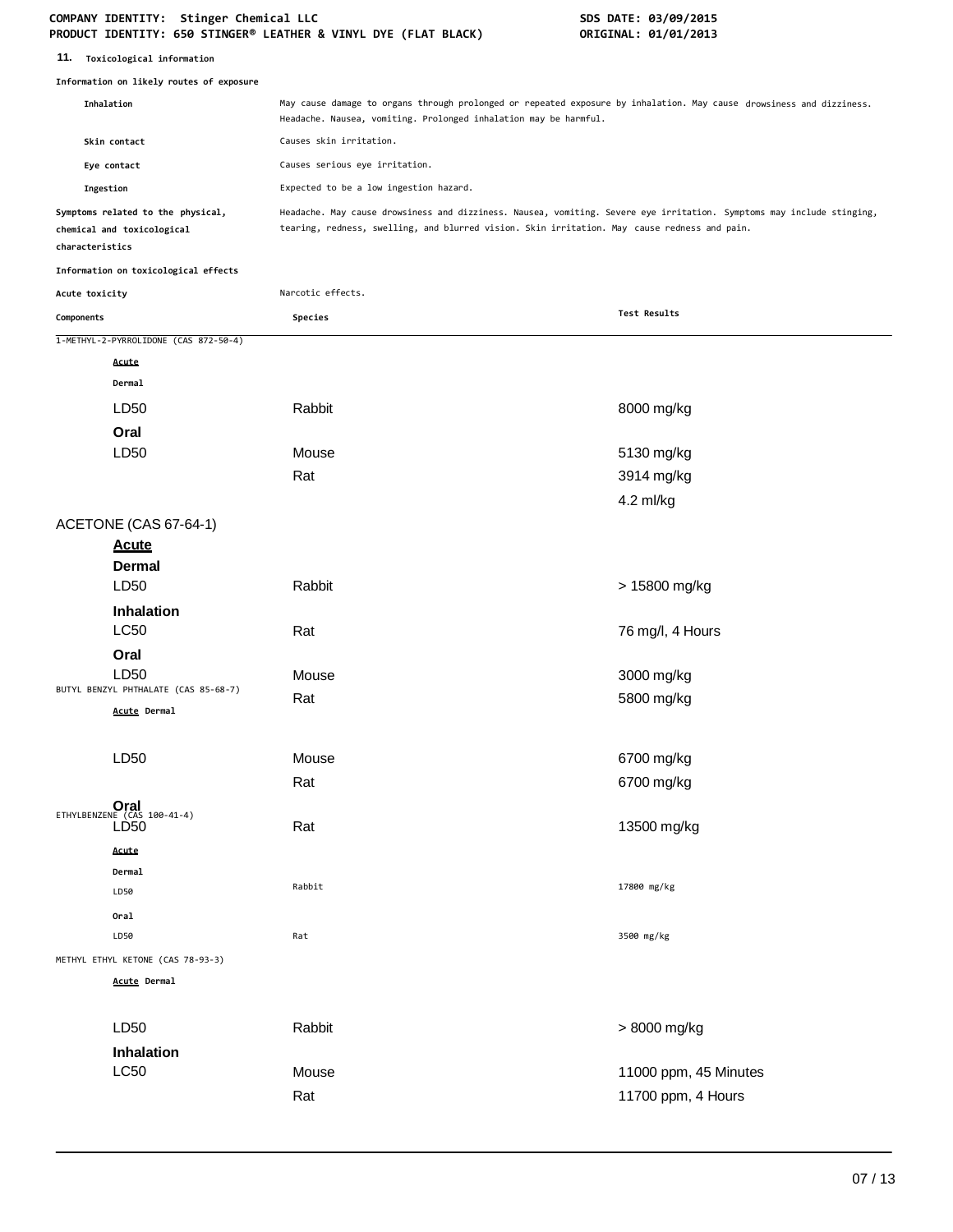# COMPANY IDENTITY: Stinger Chemical LLC **SDS DATE: 03/09/2015**

| Components                                                       | Species                                                                      | <b>Test Results</b>                                                                                   |
|------------------------------------------------------------------|------------------------------------------------------------------------------|-------------------------------------------------------------------------------------------------------|
| Oral                                                             |                                                                              |                                                                                                       |
| LD50                                                             | Mouse                                                                        | 670 mg/kg                                                                                             |
|                                                                  | Rat                                                                          | 2300 - 3500 mg/kg                                                                                     |
| N-BUTANE (CAS 106-97-8)                                          |                                                                              |                                                                                                       |
| <b>Acute Inhalation</b>                                          |                                                                              |                                                                                                       |
| LC50                                                             | Mouse                                                                        | 680 mg/l, 2 Hours                                                                                     |
|                                                                  | Rat                                                                          | 658 mg/l, 4 Hours                                                                                     |
| PROPANE (CAS 74-98-6)                                            |                                                                              |                                                                                                       |
| <b>Acute Inhalation</b>                                          |                                                                              |                                                                                                       |
| LC50                                                             | Rat                                                                          | > 1442.847 mg/l, 15 Minutes                                                                           |
| TOLUENE (CAS 108-88-3)                                           |                                                                              |                                                                                                       |
| Acute Dermal                                                     |                                                                              |                                                                                                       |
| LD50                                                             | Rabbit                                                                       | 12124 mg/kg                                                                                           |
|                                                                  |                                                                              | 14.1 ml/kg                                                                                            |
| Inhalation                                                       |                                                                              |                                                                                                       |
| LC50                                                             | Mouse                                                                        | 5320 ppm, 8 Hours                                                                                     |
|                                                                  |                                                                              | 400 ppm, 24 Hours                                                                                     |
|                                                                  | Rat                                                                          | 26700 ppm, 1 Hours                                                                                    |
|                                                                  |                                                                              | 12200 ppm, 2 Hours                                                                                    |
|                                                                  |                                                                              | 8000 ppm, 4 Hours                                                                                     |
| Oral                                                             |                                                                              |                                                                                                       |
| LD50                                                             | Rat                                                                          | $2.6$ g/kg                                                                                            |
| XYLENE (CAS 1330-20-7)                                           |                                                                              |                                                                                                       |
| Acute                                                            |                                                                              |                                                                                                       |
| Dermal                                                           |                                                                              |                                                                                                       |
| LD50                                                             | Rabbit                                                                       | > 43 g/kg                                                                                             |
| Inhalation                                                       |                                                                              |                                                                                                       |
| LC50                                                             | Mouse                                                                        | 3907 mg/l, 6 Hours                                                                                    |
|                                                                  | Rat                                                                          | 6350 mg/l, 4 Hours                                                                                    |
| Oral                                                             |                                                                              |                                                                                                       |
| LD50                                                             | Mouse                                                                        | 1590 mg/kg                                                                                            |
|                                                                  | Rat                                                                          | 3523 - 8600 mg/kg                                                                                     |
|                                                                  | * Estimates for product may be based on additional component data not shown. |                                                                                                       |
| Skin corrosion/irritation                                        | Causes skin irritation.                                                      |                                                                                                       |
| Serious eye damage/eye<br>irritation                             | Causes serious eye irritation.                                               |                                                                                                       |
| Respiratory or skin sensitization                                |                                                                              |                                                                                                       |
| Respiratory sensitization                                        | Not a respiratory sensitizer.                                                |                                                                                                       |
| Skin sensitization                                               | This product is not expected to cause skin sensitization.                    |                                                                                                       |
| Germ cell mutagenicity                                           | genotoxic.                                                                   | No data available to indicate product or any components present at greater than 0.1% are mutagenic or |
| Carcinogenicity                                                  | Suspected of causing cancer.                                                 |                                                                                                       |
| IARC Monographs. Overall Evaluation of Carcinogenicity           |                                                                              |                                                                                                       |
| BUTYL BENZYL PHTHALATE (CAS 85-68-7)                             |                                                                              | 3 Not classifiable as to carcinogenicity to humans.                                                   |
| ETHYLBENZENE (CAS 100-41-4)<br>TITANIUM DIOXIDE (CAS 13463-67-7) |                                                                              | 2B Possibly carcinogenic to humans.<br>2B Possibly carcinogenic to humans.                            |
| TOLUENE (CAS 108-88-3)                                           |                                                                              | 3 Not classifiable as to carcinogenicity to humans.                                                   |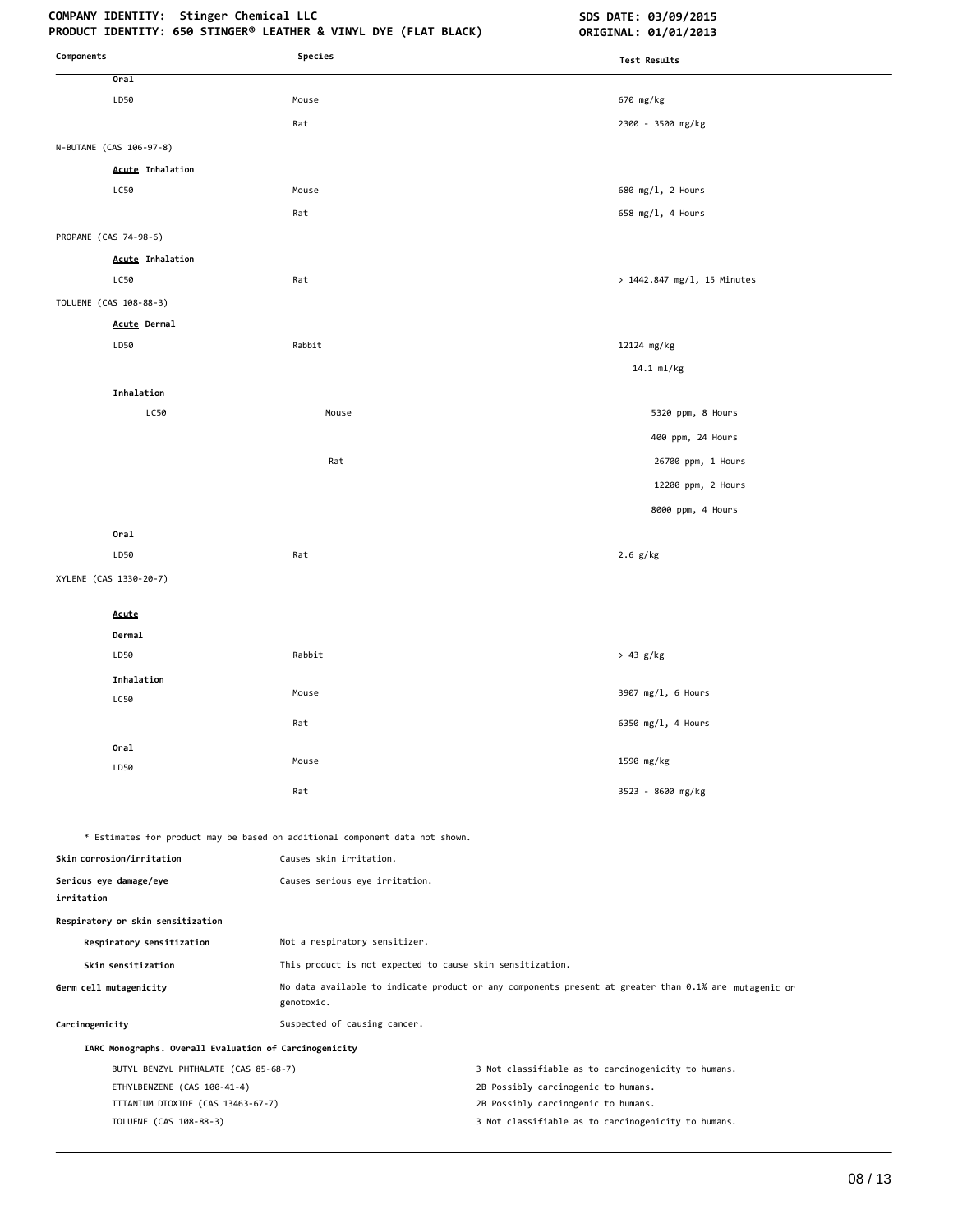# COMPANY IDENTITY: Stinger Chemical LLC<br>PRODUCT IDENTITY: 650 STINGER® LEATHER & VINYL DYE (FLAT BLACK) **SOMETINAL: 01/01/2013 PRODUCT IDENTITY: 650 STINGER® LEATHER & VINYL DYE (FLAT BLACK)**

| XYLENE (CAS 1330-20-7)<br>OSHA Specifically Regulated Substances (29 CFR 1910.1001-1050)<br>Not listed. |                                                                 | Not classifiable as a carcinogenic to humans.                                                                       |
|---------------------------------------------------------------------------------------------------------|-----------------------------------------------------------------|---------------------------------------------------------------------------------------------------------------------|
| Reproductive toxicity                                                                                   | May damage fertility or the unborn child.                       | Components in this product have been shown to cause birth defects and reproductive disorders in laboratory animals. |
| Specific target organ toxicity - single<br>exposure                                                     | May cause drowsiness and dizziness.                             |                                                                                                                     |
| Specific target organ toxicity -<br>repeated exposure                                                   | Causes damage to organs through prolonged or repeated exposure. |                                                                                                                     |
| Aspiration hazard                                                                                       | Not an aspiration hazard.                                       |                                                                                                                     |
| Chronic effects                                                                                         | exposure may cause chronic effects.                             | Causes damage to organs through prolonged or repeated exposure. Prolonged inhalation may be harmful. Prolonged      |

# **12. Ecological information**

**Ecotoxicity** Toxic to aquatic life. Harmful to aquatic life with long lasting effects.

| Components                                                                   |             | Species                                                    | Test Results                      |
|------------------------------------------------------------------------------|-------------|------------------------------------------------------------|-----------------------------------|
| ACETONE (CAS 67-64-1)                                                        |             |                                                            |                                   |
| Aquatic                                                                      |             |                                                            |                                   |
| Crustacea                                                                    | EC50        | Water flea (Daphnia magna)                                 | $21.6 - 23.9$ mg/l, 48 hours 4740 |
| Fish                                                                         | LC50        | Rainbow trout, donaldson trout<br>(Oncorhynchus mykiss)    | $-6330$ mg/l, 96 hours            |
| BUTYL BENZYL PHTHALATE (CAS 85-68-7)                                         |             |                                                            |                                   |
| Aquatic                                                                      |             |                                                            |                                   |
| Crustacea                                                                    | EC50        | Water flea (Daphnia magna)                                 | $> 0.96$ mg/l, 48 hours           |
| Fish                                                                         | LC50        | Shiner perch (Cymatogaster aggregata)                      | $0.47 - 0.56$ mg/l, 96 hours      |
| ETHYLBENZENE (CAS 100-41-4)                                                  |             |                                                            |                                   |
| Aquatic                                                                      |             |                                                            |                                   |
| Crustacea                                                                    | EC50        | Water flea (Daphnia magna)                                 | $1.37 - 4.4$ mg/l, 48 hours       |
| Fish                                                                         | <b>LC50</b> | Fathead minnow (Pimephales promelas)                       | 7.5 - 11 mg/l, 96 hours           |
| METHYL ETHYL KETONE (CAS 78-93-3)                                            |             |                                                            |                                   |
| Aquatic                                                                      |             |                                                            |                                   |
| Crustacea                                                                    | EC50        | Water flea (Daphnia magna)                                 | 4025 - 6440 mg/l, 48 hours        |
| Fish                                                                         | LC50        | Sheepshead minnow (Cyprinodon variegatus)                  | > 400 mg/l, 96 hours              |
| TITANIUM DIOXIDE (CAS 13463-67-7)                                            |             |                                                            |                                   |
| Aquatic                                                                      |             |                                                            |                                   |
| Crustacea Fish                                                               | EC50        | Water flea (Daphnia magna) Mummichog                       | $> 1000$ mg/l, 48 hours           |
| TOLUENE (CAS 108-88-3)                                                       | LC50        | (Fundulus heteroclitus)                                    | > 1000 mg/l, 96 hours             |
| Aquatic Crustacea                                                            |             |                                                            |                                   |
| Fish                                                                         |             |                                                            |                                   |
|                                                                              | EC50        | Water flea (Daphnia magna)                                 | $5.46 - 9.83$ mg/l, 48 hours      |
| XYLENE (CAS 1330-20-7)                                                       | LC50        | Coho salmon, silver salmon                                 | 8.11 mg/l, 96 hours               |
| Aquatic                                                                      |             | (Oncorhynchus kisutch)                                     |                                   |
| Fish                                                                         |             |                                                            |                                   |
|                                                                              | LC50        | Bluegill (Lepomis macrochirus)                             | 7.711 - 9.591 mg/l, 96 hours      |
| * Estimates for product may be based on additional component data not shown. |             |                                                            |                                   |
| Persistence and degradability                                                |             | No data is available on the degradability of this product. |                                   |
| Bioaccumulative potential                                                    |             |                                                            |                                   |
| Partition coefficient n-octanol / water (log Kow)<br>1-METHYL-2-PYRROLIDONE  |             | $-0.54$                                                    |                                   |
| <b>ACETONE</b>                                                               |             | $-0.24$                                                    |                                   |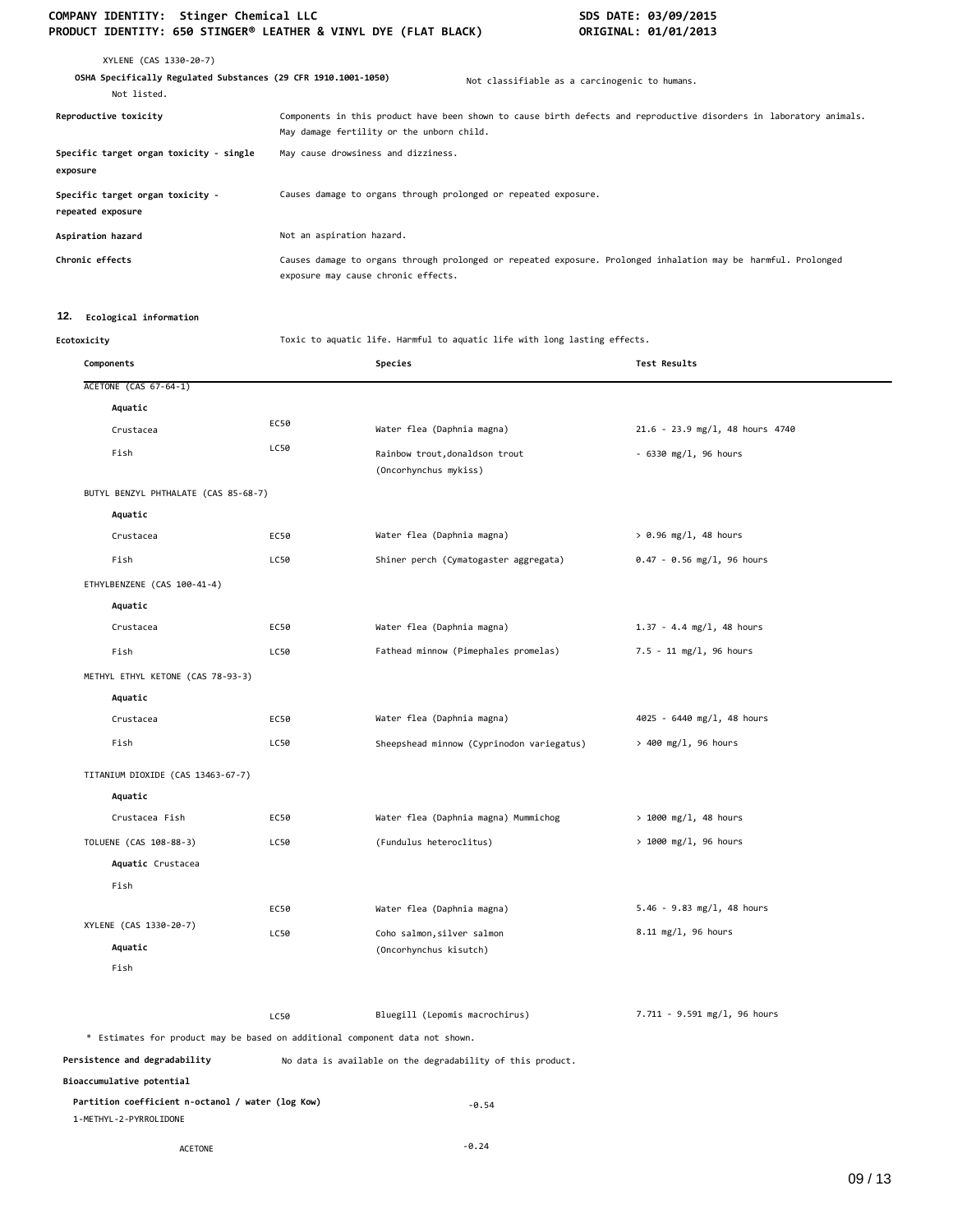#### **COMPANY IDENTITY: Stinger Chemical LLC SDS DATE: 03/09/2015 PRODUCT IDENTITY: 650 STINGER® LEATHER & VINYL DYE (FLAT BLACK) ORIGINAL: 01/01/2013**

|             | Partition coefficient n-octanol / water (log Kow)<br>BUTYL BENZYL PHTHALATE | 4.91                                                                                                                                                                                                                                                                                                                                                                                                             |
|-------------|-----------------------------------------------------------------------------|------------------------------------------------------------------------------------------------------------------------------------------------------------------------------------------------------------------------------------------------------------------------------------------------------------------------------------------------------------------------------------------------------------------|
|             | ETHYLBENZENE                                                                | 3.15                                                                                                                                                                                                                                                                                                                                                                                                             |
|             | METHYL ETHYL KETONE                                                         | 0.29                                                                                                                                                                                                                                                                                                                                                                                                             |
|             | N-BUTANE                                                                    | 2.89                                                                                                                                                                                                                                                                                                                                                                                                             |
|             | PROPANE                                                                     | 2.36                                                                                                                                                                                                                                                                                                                                                                                                             |
|             | TOLUENE                                                                     | 2.73                                                                                                                                                                                                                                                                                                                                                                                                             |
|             | XYLENE                                                                      | $3.12 - 3.2$                                                                                                                                                                                                                                                                                                                                                                                                     |
|             | Mobility in soil                                                            | No data available.                                                                                                                                                                                                                                                                                                                                                                                               |
|             | Other adverse effects                                                       | No other adverse environmental effects (e.g. ozone depletion, photochemical ozone creation potential, endocrine<br>disruption, global warming potential) are expected from this component.                                                                                                                                                                                                                       |
|             | 13. Disposal considerations                                                 |                                                                                                                                                                                                                                                                                                                                                                                                                  |
|             | Disposal instructions                                                       | Collect and reclaim or dispose in sealed containers at licensed waste disposal site. Contents under pressure. Do<br>not puncture, incinerate or crush. Do not allow this material to drain into sewers/water supplies. Do not<br>contaminate ponds, waterways or ditches with chemical or used container. Dispose of contents/container in<br>accordance with local/regional/national/international regulations. |
|             | Local disposal regulations                                                  | Dispose in accordance with all applicable regulations.                                                                                                                                                                                                                                                                                                                                                           |
|             | Hazardous waste code                                                        | The waste code should be assigned in discussion between the user, the producer and the waste disposal company.                                                                                                                                                                                                                                                                                                   |
|             | Waste from residues / unused products                                       | Dispose of in accordance with local regulations. Empty containers or liners may retain some product residues.<br>This material and its container must be disposed of in a safe manner (see: Disposal instructions).                                                                                                                                                                                              |
|             | Contaminated packaging                                                      | Since emptied containers may retain product residue, follow label warnings even after container is emptied. Empty<br>containers should be taken to an approved waste handling site for recycling or disposal. Do not re-use empty<br>containers.                                                                                                                                                                 |
| 14.         | Transport information                                                       |                                                                                                                                                                                                                                                                                                                                                                                                                  |
| DOT         |                                                                             |                                                                                                                                                                                                                                                                                                                                                                                                                  |
|             | UN number                                                                   | UN1950                                                                                                                                                                                                                                                                                                                                                                                                           |
|             | UN proper shipping name Transport                                           | Aerosols, flammable, 2.1                                                                                                                                                                                                                                                                                                                                                                                         |
|             | hazard class(es)                                                            |                                                                                                                                                                                                                                                                                                                                                                                                                  |
|             | Class Subsidiary                                                            | Not available.                                                                                                                                                                                                                                                                                                                                                                                                   |
|             | risk                                                                        |                                                                                                                                                                                                                                                                                                                                                                                                                  |
|             | Packing group                                                               | Not applicable.                                                                                                                                                                                                                                                                                                                                                                                                  |
|             |                                                                             | Special precautions for user Read safety instructions, SDS and emergency procedures before handling.                                                                                                                                                                                                                                                                                                             |
| <b>IATA</b> |                                                                             |                                                                                                                                                                                                                                                                                                                                                                                                                  |
|             | UN number                                                                   | <b>UN1950</b>                                                                                                                                                                                                                                                                                                                                                                                                    |
|             | UN proper shipping name Transport                                           | Aerosols, flammable, 2.1                                                                                                                                                                                                                                                                                                                                                                                         |
|             | hazard class(es)                                                            |                                                                                                                                                                                                                                                                                                                                                                                                                  |
|             | Class Subsidiary                                                            | Not available.                                                                                                                                                                                                                                                                                                                                                                                                   |
|             | risk                                                                        |                                                                                                                                                                                                                                                                                                                                                                                                                  |
|             | Packing group Environmental hazards                                         | Not applicable.<br>No.                                                                                                                                                                                                                                                                                                                                                                                           |
|             | Other information                                                           | Special precautions for user Read safety instructions, SDS and emergency procedures before handling.                                                                                                                                                                                                                                                                                                             |
|             | Passenger and cargo<br>aircraft                                             | Forbidden. Forbidden.                                                                                                                                                                                                                                                                                                                                                                                            |
|             | Cargo aircraft only                                                         |                                                                                                                                                                                                                                                                                                                                                                                                                  |
| IMDG        |                                                                             |                                                                                                                                                                                                                                                                                                                                                                                                                  |
|             | UN number                                                                   | UN1950                                                                                                                                                                                                                                                                                                                                                                                                           |
|             | UN proper shipping name Transport                                           | Aerosols, flammable, 2.1                                                                                                                                                                                                                                                                                                                                                                                         |
|             | hazard class(es)                                                            |                                                                                                                                                                                                                                                                                                                                                                                                                  |
|             | Class Subsidiary                                                            | Not available.                                                                                                                                                                                                                                                                                                                                                                                                   |
|             | risk                                                                        |                                                                                                                                                                                                                                                                                                                                                                                                                  |
|             | Packing group Environmental hazards                                         | Not applicable.                                                                                                                                                                                                                                                                                                                                                                                                  |
|             | Marine pollutant EmS                                                        | No.                                                                                                                                                                                                                                                                                                                                                                                                              |
|             |                                                                             | Not available.                                                                                                                                                                                                                                                                                                                                                                                                   |
|             |                                                                             |                                                                                                                                                                                                                                                                                                                                                                                                                  |

**Special precautions for user** Read safety instructions, SDS and emergency procedures before handling.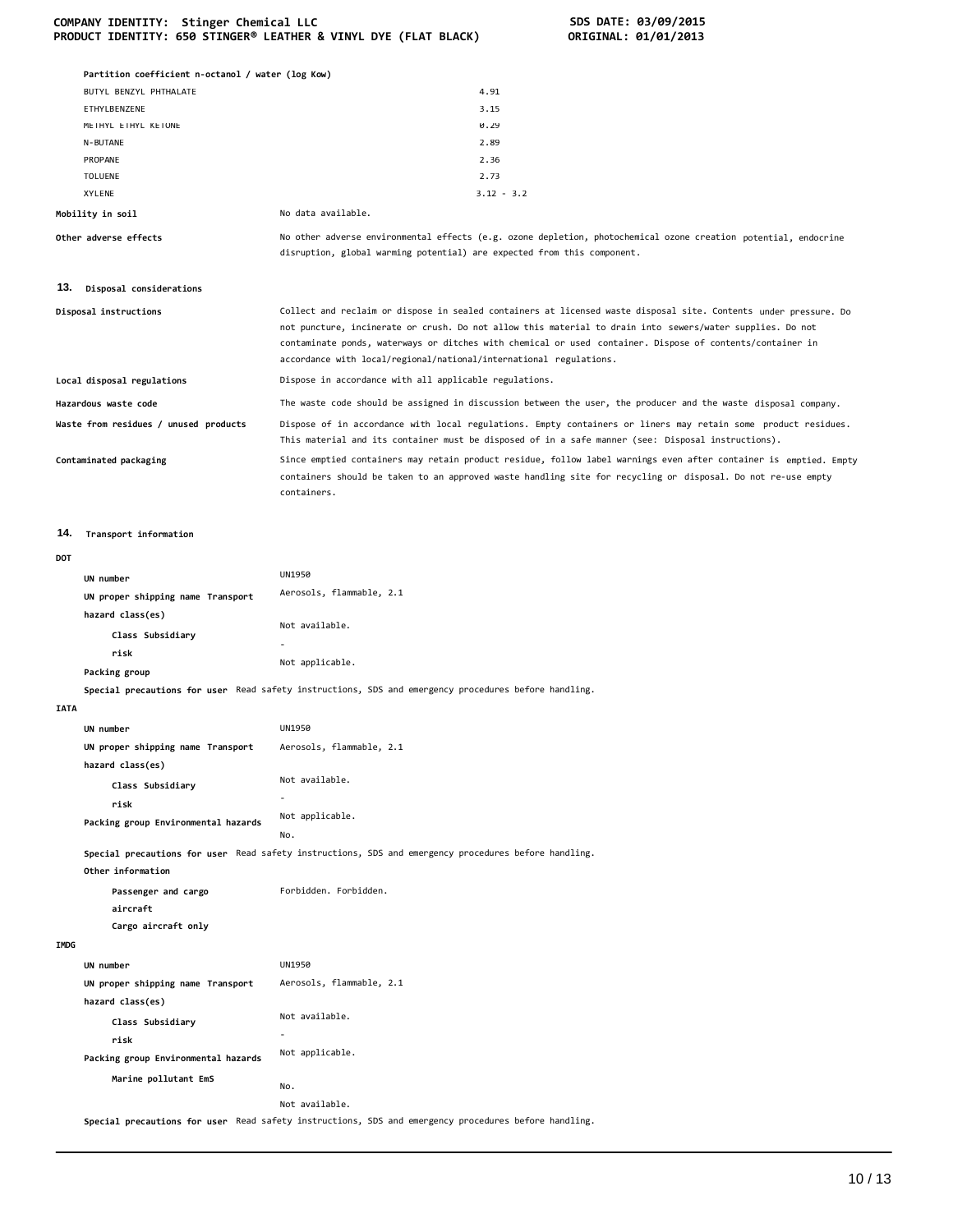# COMPANY IDENTITY: Stinger Chemical LLC **SDS DATE: 03/09/2015 PRODUCT IDENTITY: 650 STINGER® LEATHER & VINYL DYE (FALT BLACK) ORIGINAL: 01/01/2013**

**Transport in bulk according to Annex II** Not established. **of MARPOL 73/78 and the IBC Code**

# **15. Regulatory information**

| <b>10.</b> Acguiatory Information                                                |                                                                                                                                  |                            |                                                                                                     |
|----------------------------------------------------------------------------------|----------------------------------------------------------------------------------------------------------------------------------|----------------------------|-----------------------------------------------------------------------------------------------------|
| US federal regulations                                                           | 1910.1200.                                                                                                                       |                            | This product is a "Hazardous Chemical" as defined by the OSHA Hazard Communication Standard, 29 CFR |
|                                                                                  | All components are on the U.S. EPA TSCA Inventory List.                                                                          |                            |                                                                                                     |
| TSCA Section 12(b) Export Notification (40 CFR 707, Subpt. D)                    |                                                                                                                                  |                            |                                                                                                     |
| Not regulated.                                                                   |                                                                                                                                  |                            |                                                                                                     |
| TSCA Chemical Action Plans, Chemicals of Concern                                 |                                                                                                                                  |                            |                                                                                                     |
| BUTYL BENZYL PHTHALATE (CAS 85-68-7)                                             |                                                                                                                                  | Phthalates Action Plan     |                                                                                                     |
| CERCLA Hazardous Substance List (40 CFR 302.4)                                   |                                                                                                                                  |                            |                                                                                                     |
| ACETONE (CAS 67-64-1)                                                            |                                                                                                                                  | Listed.                    |                                                                                                     |
| BUTYL BENZYL PHTHALATE (CAS 85-68-7)                                             |                                                                                                                                  | Listed.                    |                                                                                                     |
| ETHYLBENZENE (CAS 100-41-4)                                                      |                                                                                                                                  | Listed.                    |                                                                                                     |
| METHYL ETHYL KETONE (CAS 78-93-3)                                                |                                                                                                                                  | Listed.                    |                                                                                                     |
| N-BUTANE (CAS 106-97-8)                                                          |                                                                                                                                  | Listed.                    |                                                                                                     |
| PROPANE (CAS 74-98-6)                                                            |                                                                                                                                  | Listed.                    |                                                                                                     |
| TOLUENE (CAS 108-88-3)                                                           |                                                                                                                                  | Listed.                    |                                                                                                     |
| XYLENE (CAS 1330-20-7)                                                           |                                                                                                                                  | Listed.                    |                                                                                                     |
| SARA 304 Emergency release notification                                          |                                                                                                                                  |                            |                                                                                                     |
| Not regulated.                                                                   |                                                                                                                                  |                            |                                                                                                     |
| OSHA Specifically Regulated Substances (29 CFR 1910.1001-1050)                   |                                                                                                                                  |                            |                                                                                                     |
| Not listed.                                                                      |                                                                                                                                  |                            |                                                                                                     |
| Superfund Amendments and Reauthorization Act of 1986 (SARA) Hazard categories    |                                                                                                                                  |                            |                                                                                                     |
|                                                                                  | Immediate Hazard - Yes                                                                                                           |                            |                                                                                                     |
|                                                                                  | Delayed Hazard - Yes                                                                                                             |                            |                                                                                                     |
|                                                                                  | Fire Hazard - Yes Pressure                                                                                                       |                            |                                                                                                     |
|                                                                                  | Hazard - No Reactivity Hazard -                                                                                                  |                            |                                                                                                     |
|                                                                                  | No                                                                                                                               |                            |                                                                                                     |
| SARA 302 Extremely hazardous substance                                           |                                                                                                                                  |                            |                                                                                                     |
| Not listed.                                                                      |                                                                                                                                  |                            |                                                                                                     |
| SARA 311/312 Hazardous                                                           | No                                                                                                                               |                            |                                                                                                     |
| chemical                                                                         |                                                                                                                                  |                            |                                                                                                     |
|                                                                                  |                                                                                                                                  |                            |                                                                                                     |
| SARA 313 (TRI reporting)                                                         |                                                                                                                                  |                            |                                                                                                     |
|                                                                                  |                                                                                                                                  |                            |                                                                                                     |
| Chemical name                                                                    |                                                                                                                                  | CAS number                 | % by wt.                                                                                            |
| <b>TOLUENE</b>                                                                   |                                                                                                                                  | $108 - 88 - 3$             | 10 to <20                                                                                           |
| XYLENE                                                                           |                                                                                                                                  | 1330-20-7                  | 1 to < 5                                                                                            |
| 1-METHYL-2-PYRROLIDONE                                                           |                                                                                                                                  | 872-50-4<br>$100 - 41 - 4$ | $0.1$ to $<$ 1                                                                                      |
| ETHYLBENZENE                                                                     |                                                                                                                                  |                            | $0.1$ to $\langle 1$                                                                                |
| Other federal regulations                                                        |                                                                                                                                  |                            |                                                                                                     |
| Clean Air Act (CAA) Section 112 Hazardous Air Pollutants (HAPs) List             |                                                                                                                                  |                            |                                                                                                     |
| ETHYLBENZENE (CAS 100-41-4)                                                      |                                                                                                                                  |                            |                                                                                                     |
| TOLUENE (CAS 108-88-3)                                                           |                                                                                                                                  |                            |                                                                                                     |
| XYLENE (CAS 1330-20-7)                                                           |                                                                                                                                  |                            |                                                                                                     |
| Clean Air Act (CAA) Section 112(r) Accidental Release Prevention (40 CFR 68.130) |                                                                                                                                  |                            |                                                                                                     |
| N-BUTANE (CAS 106-97-8)                                                          |                                                                                                                                  |                            |                                                                                                     |
| PROPANE (CAS 74-98-6)                                                            |                                                                                                                                  |                            |                                                                                                     |
| Safe Drinking Water Act (SDWA)                                                   | Not regulated.                                                                                                                   |                            |                                                                                                     |
|                                                                                  |                                                                                                                                  |                            |                                                                                                     |
|                                                                                  | Drug Enforcement Administration (DEA). List 2, Essential Chemicals (21 CFR 1310.02(b) and 1310.04(f)(2) and Chemical Code Number |                            |                                                                                                     |
| ACETONE (CAS 67-64-1)                                                            |                                                                                                                                  | 6532                       |                                                                                                     |
|                                                                                  |                                                                                                                                  |                            |                                                                                                     |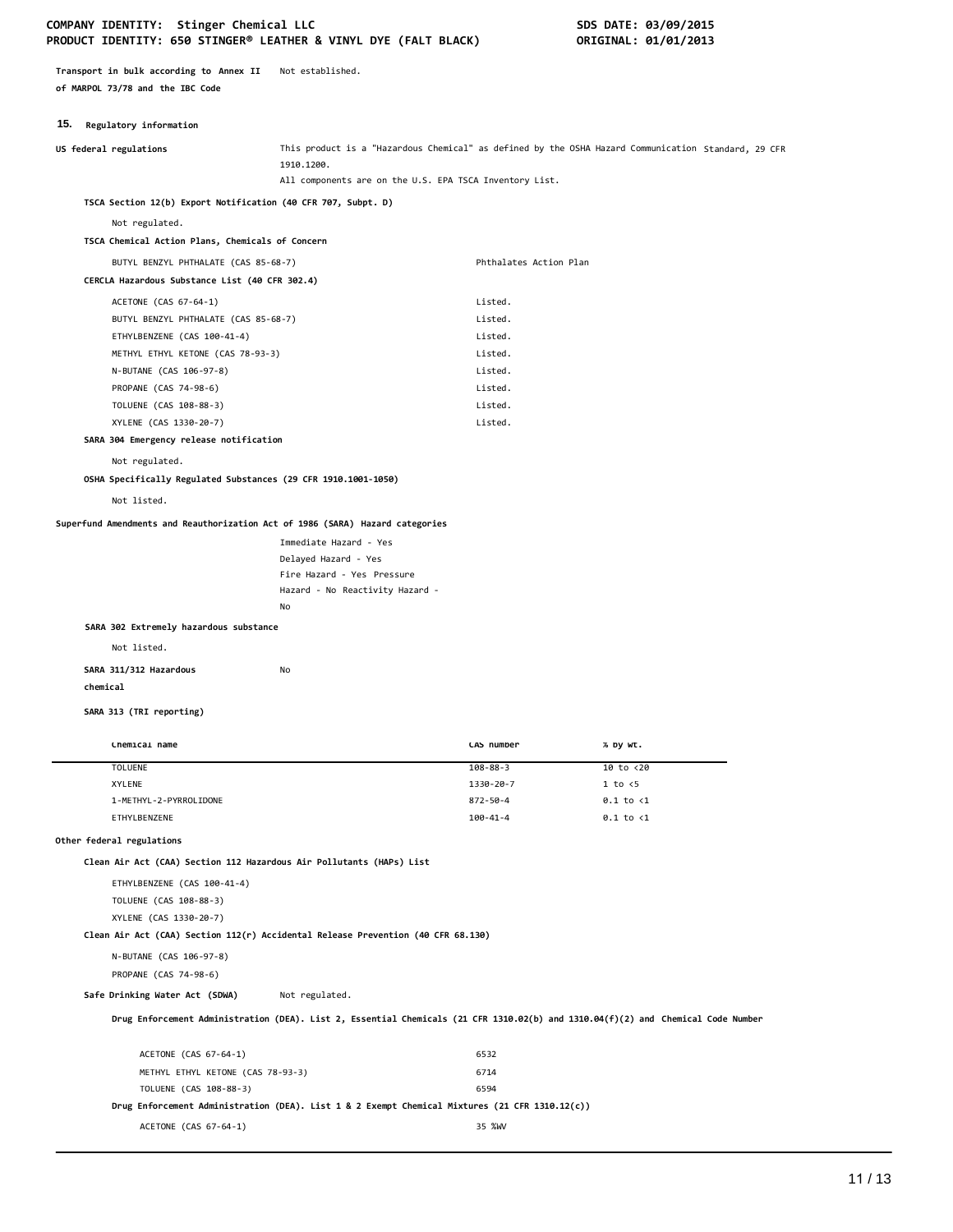#### **COMPANY IDENTITY: Stinger Chemical LLC SDS DATE: 03/09/2015 PRODUCT IDENTITY: 650 STINGER® LEATHER & VINYL DYE (FLAT BLACK)**

| METHYL ETHYL KETONE (CAS 78-93-3)        | 35 %WV |
|------------------------------------------|--------|
| TOLUENE (CAS 108-88-3)                   | 35 %WV |
| DEA Exempt Chemical Mixtures Code Number |        |
| ACETONE (CAS 67-64-1)                    | 6532   |
| METHYL ETHYL KETONE (CAS 78-93-3)        | 6714   |
| TOLUENE (CAS 108-88-3)                   | 594    |

#### **US state regulations**

**US. California Controlled Substances. CA Department of Justice (California Health and Safety Code Section 11100)**

#### Not listed.

US. California. Candidate Chemicals List. Safer Consumer Products Regulations (Cal. Code Regs, tit. 22, 69502.3, subd. (a))

1-METHYL-2-PYRROLIDONE (CAS 872-50-4) ACETONE (CAS 67-64-1) BUTYL BENZYL PHTHALATE (CAS 85-68-7) ETHYLBENZENE (CAS 100-41-4) METHYL ETHYL KETONE (CAS 78-93-3) N-BUTANE (CAS 106-97-8) TITANIUM DIOXIDE (CAS 13463-67-7) TOLUENE (CAS 108-88-3) XYLENE (CAS 1330-20-7)

#### **US. Massachusetts RTK - Substance List**

1-METHYL-2-PYRROLIDONE (CAS 872-50-4) ACETONE (CAS 67-64-1) BUTYL BENZYL PHTHALATE (CAS 85-68-7) ETHYLBENZENE (CAS 100- 41-4) METHYL ETHYL KETONE (CAS 78-93-3) N-BUTANE (CAS 106-97-8) PROPANE (CAS 74-98-6) TITANIUM DIOXIDE (CAS 13463-67-7) TOLUENE (CAS 108-88-3) XYLENE (CAS 1330-20-7)

# **US. New Jersey Worker and Community Right-to-Know Act**

1-METHYL-2-PYRROLIDONE (CAS 872-50-4) ACETONE (CAS 67-64-1) BUTYL BENZYL PHTHALATE (CAS 85-68-7) ETHYLBENZENE (CAS 100- 41-4) METHYL ETHYL KETONE (CAS 78-93-3) N-BUTANE (CAS 106-97-8) PROPANE (CAS 74-98-6) TITANIUM DIOXIDE (CAS 13463-67-7) TOLUENE (CAS 108-88-3) XYLENE (CAS 1330-20-7)

#### **US. Pennsylvania Worker and Community Right-to-Know Law**

1-METHYL-2-PYRROLIDONE (CAS 872-50-4) ACETONE (CAS 67-64-1) BUTYL BENZYL PHTHALATE (CAS 85-68-7) ETHYLBENZENE (CAS 100- 41-4) METHYL ETHYL KETONE (CAS 78-93-3) N-BUTANE (CAS 106-97-8) PROPANE (CAS 74-98-6) TITANIUM DIOXIDE (CAS 13463-67-7) TOLUENE (CAS 108-88-3) XYLENE (CAS 1330-20-7)

#### **US. Rhode Island RTK**

1-METHYL-2-PYRROLIDONE (CAS 872-50-4) ACETONE (CAS 67-64-1) BUTYL BENZYL PHTHALATE (CAS 85-68-7) ETHYLBENZENE (CAS 100- 41-4) METHYL ETHYL KETONE (CAS 78-93-3) N-BUTANE (CAS 106-97-8) PROPANE (CAS 74-98-6) TOLUENE (CAS 108-88-3) XYLENE (CAS 1330-20-7)